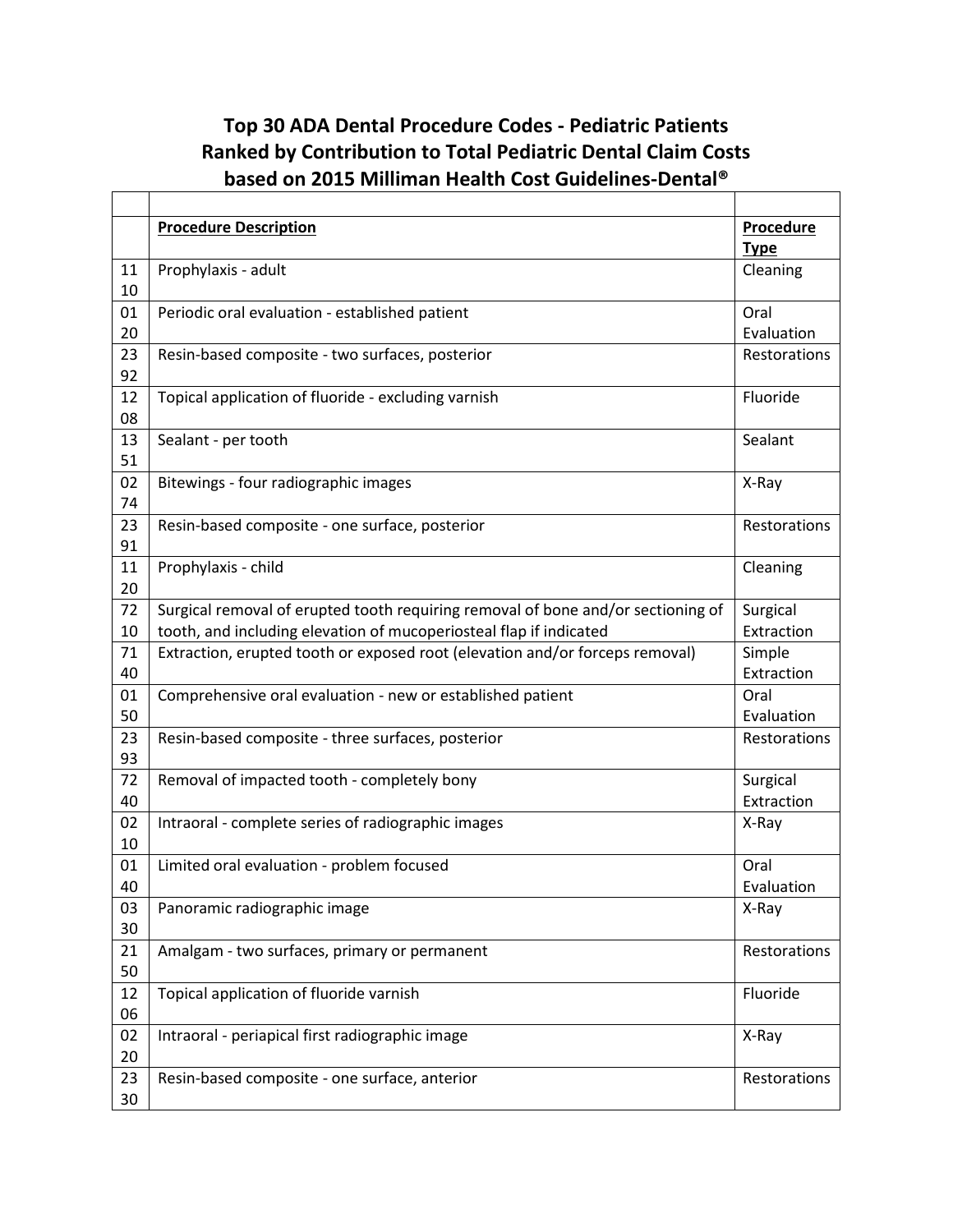| 23<br>31                             | Resin-based composite - two surfaces, anterior                                                        | Restorations             |
|--------------------------------------|-------------------------------------------------------------------------------------------------------|--------------------------|
| 92<br>20                             | Deep sedation/general anesthesia - first 30 minutes                                                   | Anesthesia               |
| 33<br>30                             | Endodontic therapy, molar (excluding final restoration)                                               | Endodontics              |
| 02<br>72                             | Bitewings - two radiographic images                                                                   | X-Ray                    |
| 27<br>50                             | Crown - porcelain fused to high noble metal                                                           | Inlays/Onlay<br>s/Crowns |
| 72<br>30                             | Removal of impacted tooth - partially bony                                                            | Surgical<br>Extraction   |
| 23<br>32                             | Resin-based composite - three surfaces, anterior                                                      | Restorations             |
| 23<br>35                             | Resin-based composite - four or more surfaces or involving incisal angle<br>(anterior)                | Restorations             |
| 21<br>40                             | Amalgam - one surface, primary or permanent                                                           | Restorations             |
| 02<br>30                             | Intraoral - periapical each additional radiographic image                                             | X-Ray                    |
|                                      | These codes are expected to represent approximately 97% of pediatric utilization and 91% of pediatric |                          |
| claim costs (excluding orthodontia). |                                                                                                       |                          |
|                                      |                                                                                                       |                          |
|                                      | Others to Consider Including:                                                                         |                          |
| 15<br>10                             | Space maintainer - fixed - unilateral                                                                 | Space<br>Maintainers     |
| 15<br>15                             | Space maintainer - fixed - bilateral                                                                  | Space<br>Maintainers     |
| 43<br>41                             | Periodontal scaling and root planing - four or more teeth per quadrant                                | Periodontics             |
| 91<br>10                             | Palliative (emergency) treatment of dental pain - minor procedure                                     | Emergency                |
|                                      |                                                                                                       |                          |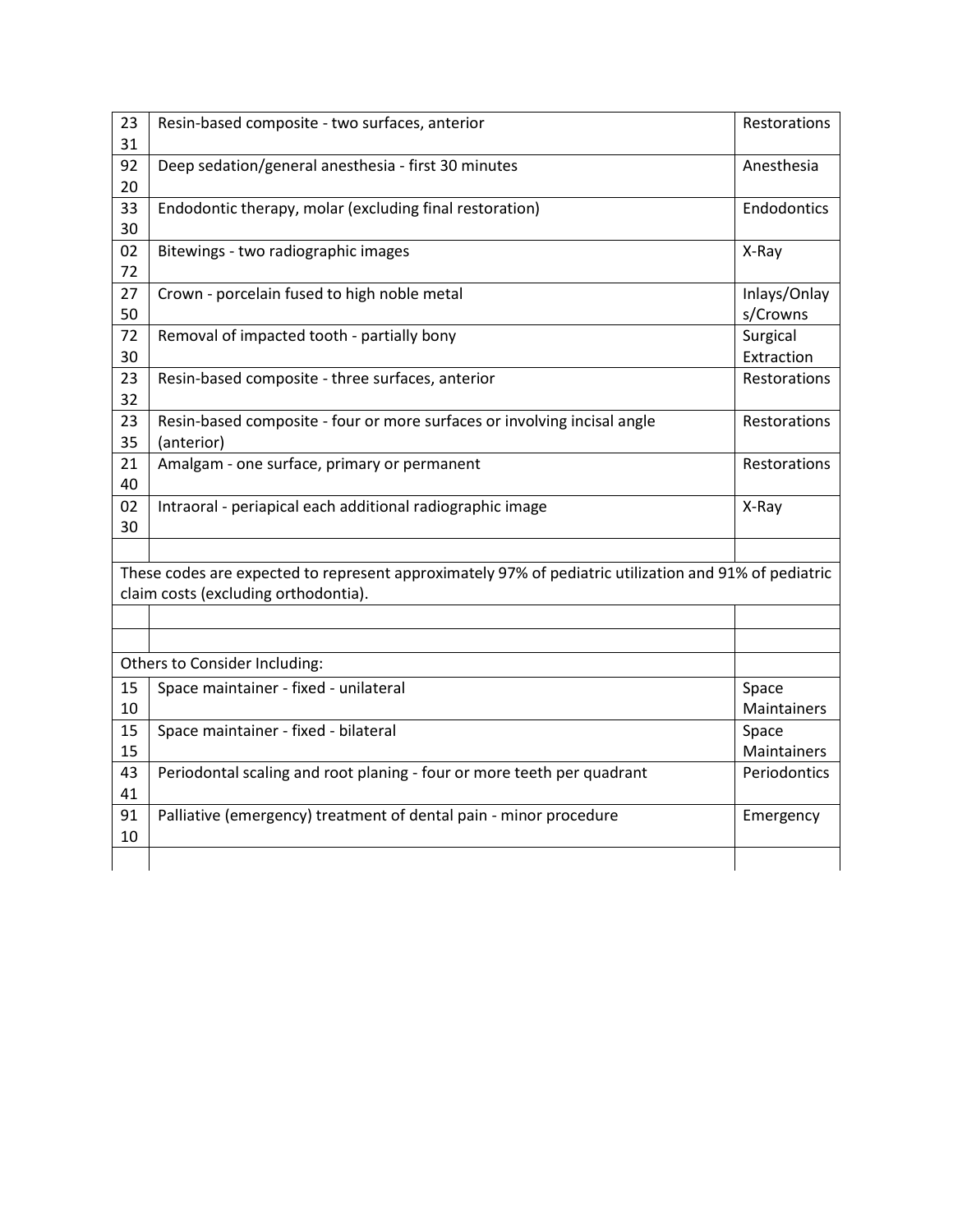## **Top 40 ADA Dental Procedure Codes - Adult Patients Ranked by Contribution to Total Adult Dental Claim Costs based on 2015 Milliman Health Cost Guidelines-Dental®**

|          | <b>Procedure Description</b>                                                     | <b>Procedure</b>         |
|----------|----------------------------------------------------------------------------------|--------------------------|
|          |                                                                                  | <b>Type</b>              |
| 11       | Prophylaxis - adult                                                              | Cleaning                 |
| 10       |                                                                                  |                          |
| 27       | Crown - porcelain fused to high noble metal                                      | Inlays/Onlay             |
| 50       |                                                                                  | s/Crowns                 |
| 01       | Periodic oral evaluation - established patient                                   | Oral                     |
| 20       |                                                                                  | Evaluation               |
| 27       | Crown - porcelain/ceramic substrate                                              | Inlays/Onlay             |
| 40       |                                                                                  | s/Crowns                 |
| 23       | Resin-based composite - two surfaces, posterior                                  | Restorations             |
| 92       |                                                                                  |                          |
| 33       | Endodontic therapy, molar (excluding final restoration)                          | Endodontics              |
| 30       |                                                                                  |                          |
| 02       | Bitewings - four radiographic images                                             | X-Rays                   |
| 74       |                                                                                  |                          |
| 23       | Resin-based composite - one surface, posterior                                   | Restorations             |
| 91       |                                                                                  |                          |
| 43       | Periodontal scaling and root planing - four or more teeth per quadrant           | Periodontics             |
| 41       |                                                                                  |                          |
| 49       | Periodontal maintenance                                                          | Periodontics             |
| 10       |                                                                                  |                          |
| 11       | Prophylaxis - child                                                              | Cleaning                 |
| 20<br>27 |                                                                                  |                          |
| 52       | Crown - porcelain fused to noble metal                                           | Inlays/Onlay<br>s/Crowns |
| 23       | Resin-based composite - three surfaces, posterior                                | Restorations             |
| 93       |                                                                                  |                          |
| 01       | Comprehensive oral evaluation - new or established patient                       | Oral                     |
| 50       |                                                                                  | Evaluation               |
| 27       | Crown - porcelain fused to predominantly base metal                              | Inlays/Onlay             |
| 51       |                                                                                  | s/Crowns                 |
| 02       | Intraoral - complete series of radiographic images                               | X-Rays                   |
| 10       |                                                                                  |                          |
| 33       | Endodontic therapy, bicuspid tooth (excluding final restoration)                 | Endodontics              |
| 20       |                                                                                  |                          |
| 72       | Surgical removal of erupted tooth requiring removal of bone and/or sectioning of | Surgical                 |
| 10       | tooth, and including elevation of mucoperiosteal flap if indicated               | Extractions              |
| 03       | Panoramic radiographic image                                                     | X-Rays                   |
| 30       |                                                                                  |                          |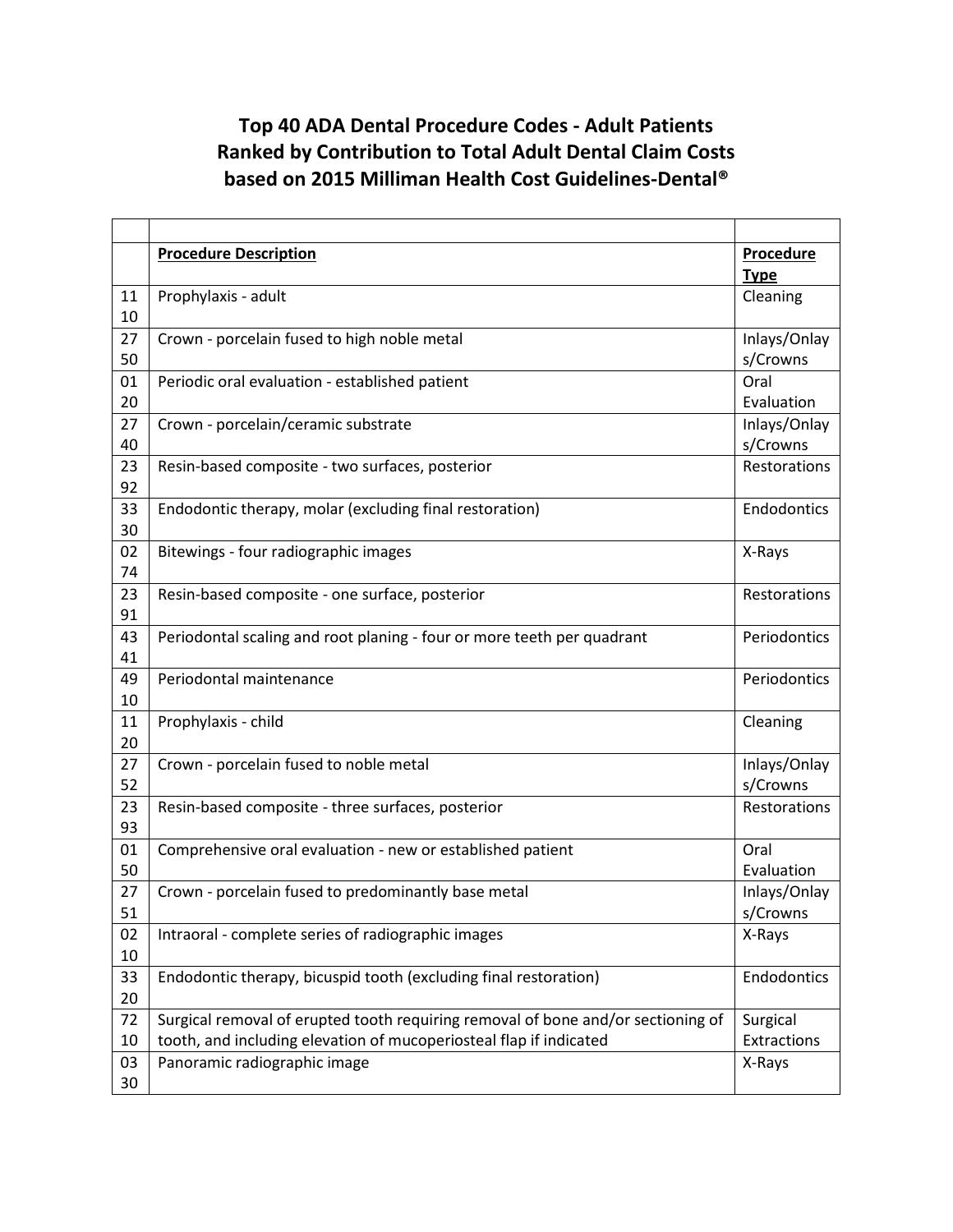| 21                                                                                                  | Amalgam - two surfaces, primary or permanent                                         | Restorations       |  |
|-----------------------------------------------------------------------------------------------------|--------------------------------------------------------------------------------------|--------------------|--|
| 50                                                                                                  |                                                                                      |                    |  |
| 01<br>40                                                                                            | Limited oral evaluation - problem focused                                            | Oral<br>Evaluation |  |
| 02                                                                                                  | Intraoral - periapical first radiographic image                                      | X-Rays             |  |
| 20                                                                                                  |                                                                                      |                    |  |
| 71                                                                                                  | Extraction, erupted tooth or exposed root (elevation and/or forceps removal)         | Simple             |  |
| 40                                                                                                  |                                                                                      | Extractions        |  |
| 72                                                                                                  | Removal of impacted tooth - completely bony                                          | Surgical           |  |
| 40                                                                                                  |                                                                                      | Extractions        |  |
| 23                                                                                                  | Resin-based composite - one surface, anterior                                        | Restorations       |  |
| 30                                                                                                  |                                                                                      |                    |  |
| 23                                                                                                  | Resin-based composite - two surfaces, anterior                                       | Restorations       |  |
| 31                                                                                                  |                                                                                      |                    |  |
| 02<br>72                                                                                            | Bitewings - two radiographic images                                                  | X-Rays             |  |
| 27                                                                                                  | Crown - full cast high noble metal                                                   | Inlays/Onlay       |  |
| 90                                                                                                  |                                                                                      | s/Crowns           |  |
| 23                                                                                                  | Resin-based composite - three surfaces, anterior                                     | Restorations       |  |
| 32                                                                                                  |                                                                                      |                    |  |
| 33                                                                                                  | Endodontic therapy, anterior tooth (excluding final restoration)                     | Endodontics        |  |
| 10                                                                                                  |                                                                                      |                    |  |
| 67                                                                                                  | Crown - porcelain fused to high noble metal                                          | <b>Bridges</b>     |  |
| 50                                                                                                  |                                                                                      |                    |  |
| 23                                                                                                  | Resin-based composite - four or more surfaces or involving incisal angle             | Restorations       |  |
| 35                                                                                                  | (anterior)                                                                           |                    |  |
| 21                                                                                                  | Amalgam - one surface, primary or permanent                                          | Restorations       |  |
| 40                                                                                                  |                                                                                      |                    |  |
| 02                                                                                                  | Intraoral - periapical each additional radiographic image                            | X-Rays             |  |
| 30<br>21                                                                                            |                                                                                      |                    |  |
| 60                                                                                                  | Amalgam - three surfaces, primary or permanent                                       | Restorations       |  |
| 62                                                                                                  | Pontic - porcelain fused to high noble metal                                         | <b>Bridges</b>     |  |
| 40                                                                                                  |                                                                                      |                    |  |
| 72                                                                                                  | Removal of impacted tooth - partially bony                                           | Surgical           |  |
| 30                                                                                                  |                                                                                      | Extractions        |  |
| 42                                                                                                  | Osseous surgery (including elevation of a full thickness flap and closure) - four or | Periodontics       |  |
| 60                                                                                                  | more contiguous teeth or tooth bounded spaces per quadrant                           |                    |  |
| 23                                                                                                  | Resin-based composite - four or more surfaces, posterior                             | Restorations       |  |
| 94                                                                                                  |                                                                                      |                    |  |
| 43                                                                                                  | Periodontal scaling and root planing - one to three teeth per quadrant               | Periodontics       |  |
| 42                                                                                                  |                                                                                      |                    |  |
|                                                                                                     |                                                                                      |                    |  |
| These codes are expected to represent approximately 95% of adult utilization and 90% of adult claim |                                                                                      |                    |  |
| costs (excluding orthodontia).                                                                      |                                                                                      |                    |  |
|                                                                                                     |                                                                                      |                    |  |